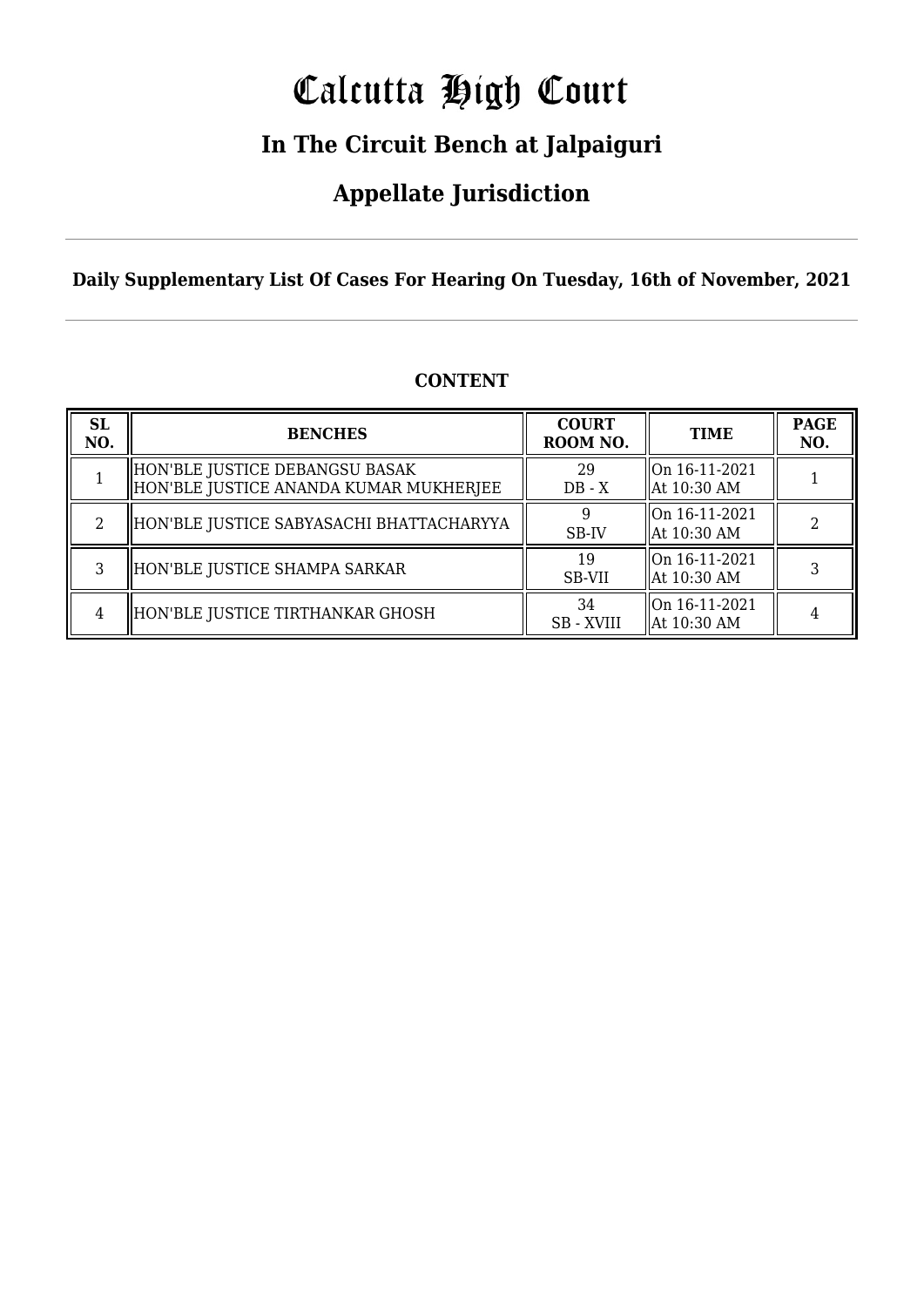

**DAILY CAUSELIST For Tuesday The 16th November 2021**

**COURT NO. 29**

**DIVISION BENCH (DB - X)**

**AT 10:30 AM**

**HON'BLE JUSTICE DEBANGSU BASAK HON'BLE JUSTICE ANANDA KUMAR MUKHERJEE (VIA VIDEO CONFERENCE)**

**FROM PRINCIPAL BENCH**

#### **APPLICATION FOR ANTICIPATORY BAIL**

| 1 | CRM/1032/2021 | JOY PRAKASH PANDEY<br>VS<br>State of West Bengal                                  | <b>SMARAJIT BASU</b>                  |
|---|---------------|-----------------------------------------------------------------------------------|---------------------------------------|
| 2 | CRM/1062/2021 | <b>SURESH RAI AND ANR</b><br>VS<br>State of West Bengal                           | PRAVASH<br><b>BHATTACHARYA</b>        |
| 3 | CRM/1063/2021 | ARBINDA BARMAN<br>@BHAISAL BARMAN AND<br><b>ORS</b><br>VS<br>State of West Bengal | <b>PRAVASH</b><br><b>BHATTACHARYA</b> |
| 4 | CRM/1065/2021 | NAZIMUL CHOWDHURY<br>VS<br>State of West Bengal                                   | PRITHWISH KUMAR<br><b>BASU</b>        |
| 5 | CRM/1067/2021 | NAJIM ALI@NAJIM<br><b>VS</b><br>State of West Bengal                              | MD NAZAR<br><b>CHOWDHURY</b>          |
|   |               | <b>APPLICATION FOR BAIL</b>                                                       |                                       |
| 6 | CRM/1061/2021 | MITHUN SINGHA<br><b>VS</b><br>State of West Bengal                                | <b>SUMAN SEHANABIS</b>                |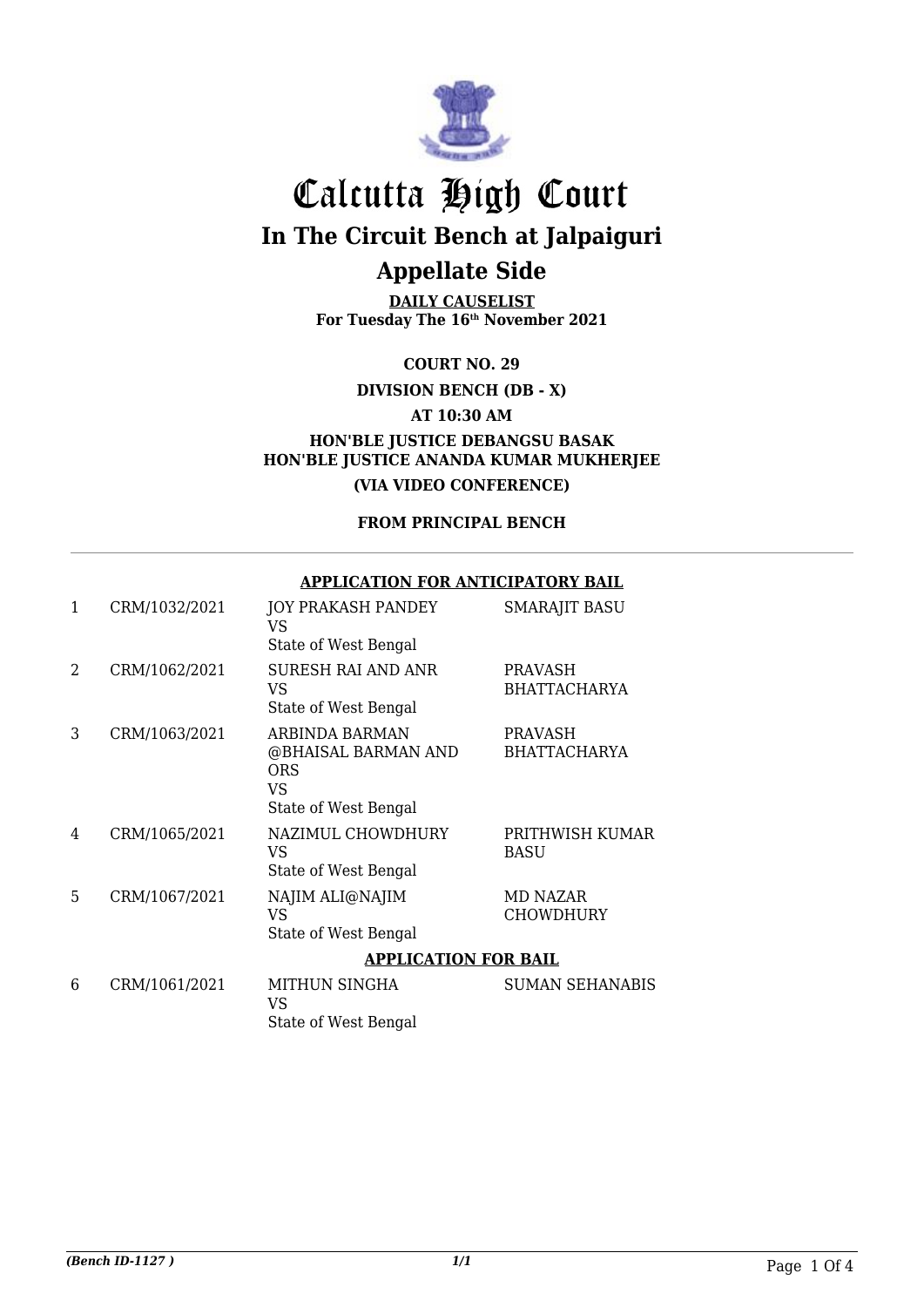

**DAILY CAUSELIST For Tuesday The 16th November 2021**

**COURT NO. 9 SINGLE BENCH (SB-IV) AT 10:30 AM HON'BLE JUSTICE SABYASACHI BHATTACHARYYA**

#### **(VIA VIDEO CONFERENCE)**

#### **FROM PRINCIPAL BENCH**

#### **NEW MOTION**

1 WPA/2086/2021 MALDA DISTRICT TABLE TENNIS ASSOCIATION VS Union of India AND ORS

ARJUN CHOWDHURY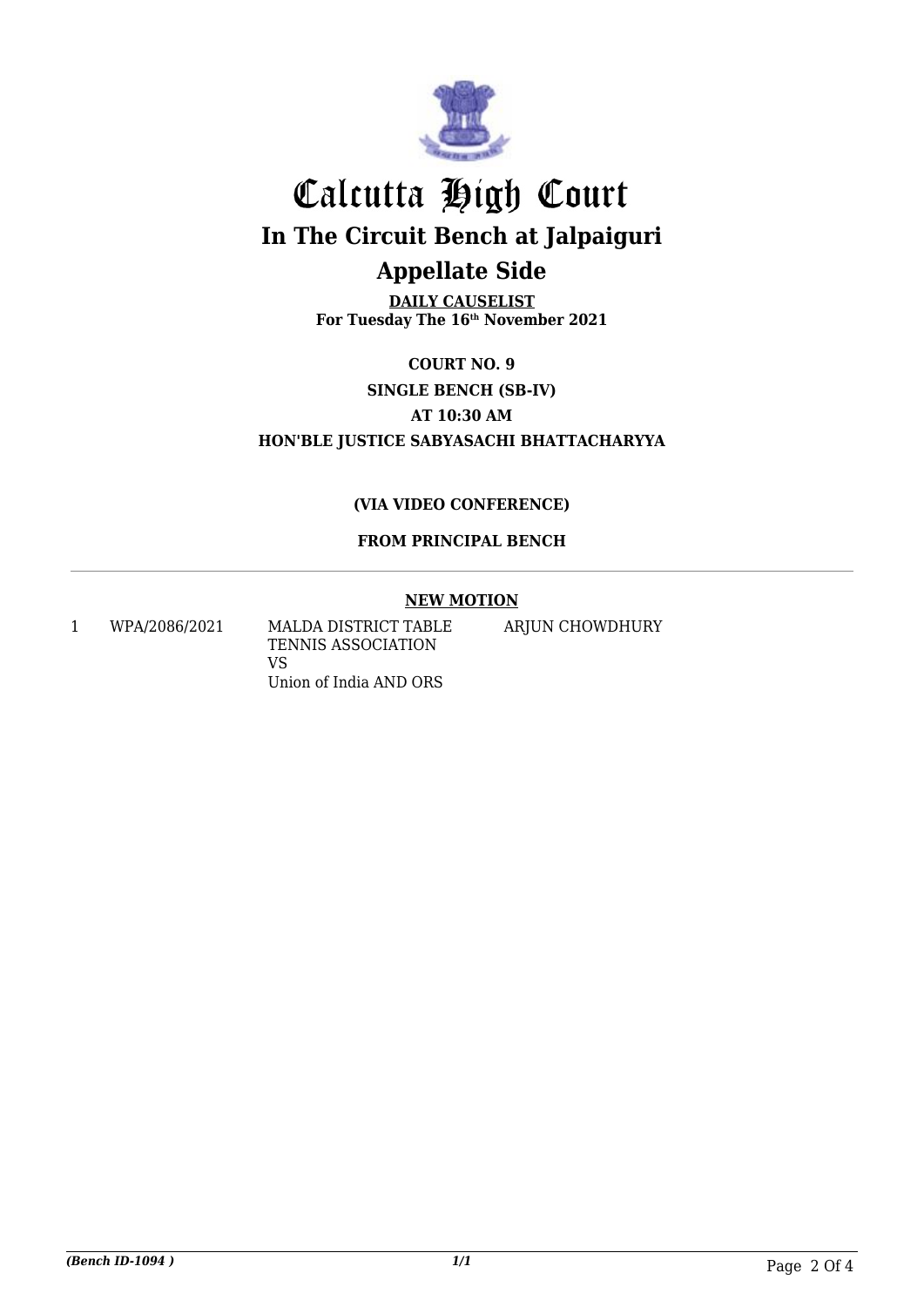

**DAILY CAUSELIST For Tuesday The 16th November 2021**

**COURT NO. 19 SINGLE BENCH (SB-VII) AT 10:30 AM HON'BLE JUSTICE SHAMPA SARKAR**

**(VIA VIDEO CONFERENCE)**

**FROM PRINCIPAL BENCH**

#### **NEW MOTION**

1 WPA/1848/2021 RENUKA DAKUA(BARMAN) AND ORS VS STATE OF WEST BENGAL AND ORS.

PAPIYA CHATTERJEE